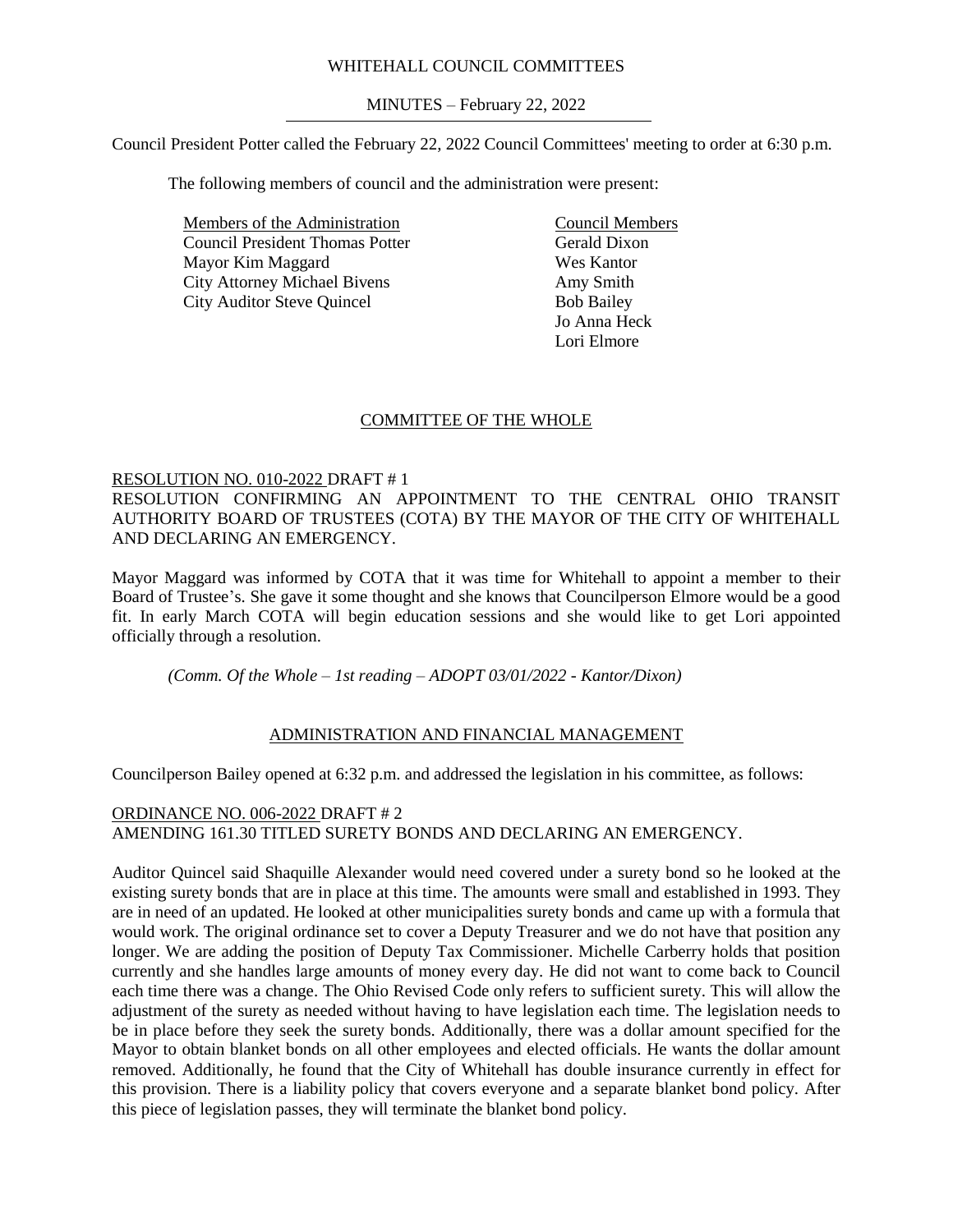Councilperson Dixon asked Auditor Quincel to explain surety bonds to the citizens and those that are new on Council.

Auditor Quincel said it was an insurance policy so that the City of Whitehall is covered in the case of theft.

Chairperson Bailey asked if this would include the safety forces.

Auditor Quincel said yes.

Chairperson Elmore asked if the amount would balloon and there might be a need to come back to Council.

Auditor Quincel said it depends on where the City's budget goes. It is based on the amount of the money coming in and amount going out of the City. It is a protection for the City and he does not anticipate having to come back to Council for five years or so.

*(Adm & Fin. Mgmt. – 1st reading – ADOPT 03/01/2022- Bailey/Heck)*

## **THIRD READING:**

ORDINANCE NO. 005-2022 *(Adm & Fin. Mgmt. – 3rd reading – ADOPT 03/01/2022- Bailey/Smith)* AMENDING 143.15 (d)(1) TITLED EMERGENCY MEDICAL BILLING.

Having no further business, Councilperson Bailey closed at 6:40 p.m.

## COMMUNITY STANDARDS AND ENFORCEMENT

Chairperson Smith opened at 6:40 p.m. and said there are no drafts or pending legislation on the agenda.

Chairperson Smith said she and Mr. Woodruff attended a meeting with OHM to go over phase 2 of the rezoning, what that will look like, meetings and so forth.

Having nothing further, Chairperson Smith closed at 6:40 p.m.

# COMMUNITY AND ELDER ADVOCACY

Chairperson Dixon opened at 6:41 p.m. and said there are no drafts or pending legislation on the agenda.

Chairperson Dixon said he met with Mayor Maggard and they keep opening up nice avenues of conversation. He wanted to thank her for that.

Having no further business, Chairperson Dixon closed at 6:41 p.m.

# ECONOMIC DEVELOPMENT

Chairperson Kantor opened at 6:41 p.m. and said there are no drafts or pending legislation on the agenda.

There was no discussion in Economic Development.

Having nothing further, Chairperson Kantor closed at 6:42 p.m.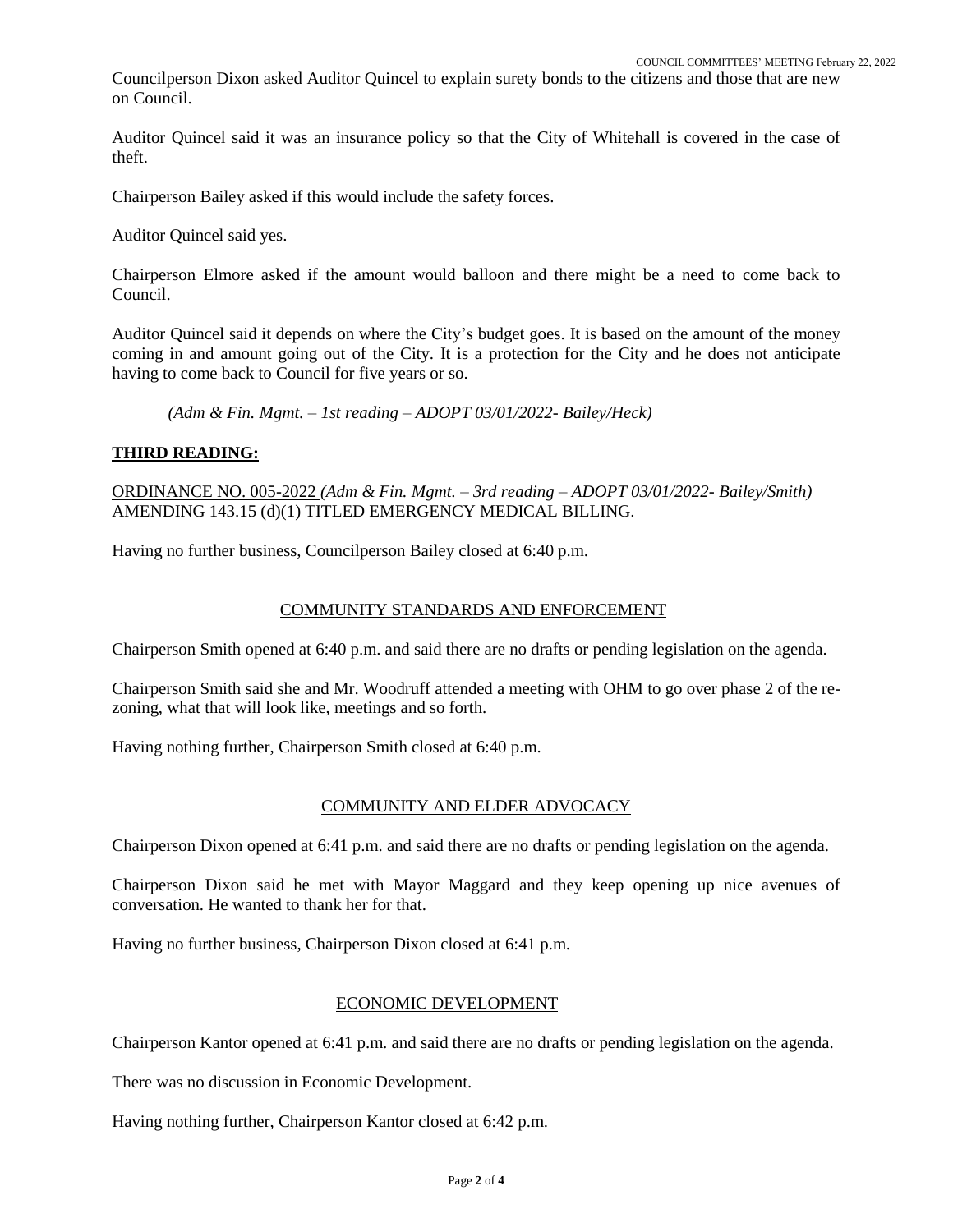# INFRASTRUCTURE, MAINTENANCE AND SERVICE

Chairperson Bailey opened at 6:42 p.m. and addressed the legislation in her committee, as follows:

### RESOLUTION NO. 011-2022 DRAFT # 3

DESIGNATING A PORTION OF VARIOUS PARCELS ALONG BROAD STREET AND HAMILTON ROAD AS CITY OF WHITEHALL PERMANENT AND TEMPORARY RIGHT-OF-WAY, AS SHOWN AND DESCRIBED IN THE ATTACHED EXHIBIT AND LABELED AS WD'S AND T'S.

President Potter said in two weeks, City Administrator Zach Woodruff or Megan would be here to give a presentation on Woodcliff/Midcliff. This is a housekeeping piece and they knew it would be coming.

*(Infra. Maint. & Srvs – 3rd reading – ADOPT 04/05/2022- Conison/Kantor)*

Having nothing further, Chairperson Bailey closed at 6:43 p.m.

## PUBLIC SAFETY

Chairperson Elmore opened at 6:43 p.m. and addressed the legislation in her committee, as follows:

### ORDINANCE NO. 007-2022 DRAFT # 4

VOIDING AND RESCINDING CHAPTER 707 OF THE CODIFIED ORDINANCES OF THE CITY OF WHITEHALL TITLED "AMUSEMENT DEVICES".

Mayor Maggard said earlier this year, Auditor Quincel came to her and they had a discussion in reference to this piece of legislation. The Auditor's office does the licensing. They realized that it is no longer needed. She spoke with the Police Department and they agreed.

*(Comm. Stand. & Enf. – 3rd reading – ADOPT 04/05/2022- Elmore/Dixon)*

### ORDINANCE NO. 008-2022 DRAFT # 5

AUTHORIZING AND APPROVING THE AMENDMENT OF THE CODIFIED ORDINANCES TITLED" FRINGE BENEFIT ENTITLEMENT", 161.24(B).

Mayor Maggard explained why the mileage logs are no longer needed. The odometer reading will need to be entered at the pump, whether getting gas at the service garage or using the City's credit card. There is no reason to do a daily mileage log any longer.

### *(Comm. Of the Whole – 3rd reading – ADOPT 04/05/2022-Elmore/Bailey)*

Chairperson Elmore said she had a meeting with Chief Moore with some very good conversation. He gave her information in regards to what is happening at the Division of Fire. Often times, people do not hear of the things that are happening. She told him she would get this information to the residents of Whitehall. The Fire Department is getting ready to have a three-day incident command training and in March, they will be having a two-day strategic planning meeting. A new inflatable fire prevention house has been ordered and it will be used at different event in the City. He has applied for a safety grant that will support the Fire Department for three years, wages and benefits. They are hoping to know by midyear if they received the grant. On Thursday, March 10 from one to seven pm, the Fire Department is holding a blood drive.

Having nothing further, Chairperson Elmore closed at 6:50 p.m.